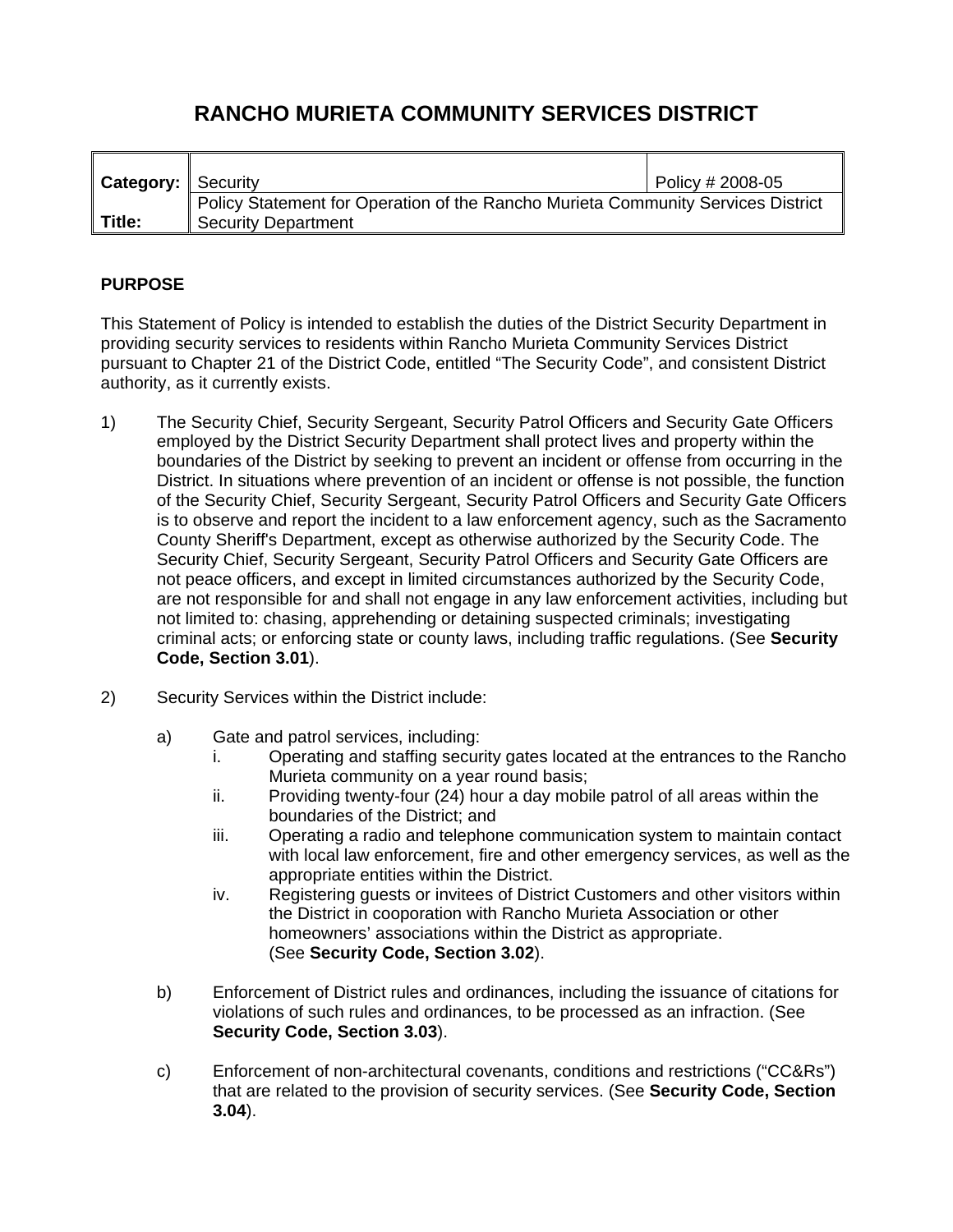d) Enforcement of state and county laws on district property, including making arrests pursuant to Penal Code Section 836.5, and issuing citations for misdemeanor and infraction violations, when such violations occur in the presence of the District Security Officer making the arrest or issuing the citation. (See **Security Code, Section 3.05**).

## 3) Citizen's Arrest Policy:

The Security Chief, Security Sergeant and Security Patrol Officers, in carrying out their duties to protect persons or property within the District (pursuant to Paragraph 1 above), are citizens, and as such have the authority, and are authorized by the Board of Directors, to make arrests pursuant to Penal Code Section 837. The Security Chief, Security Sergeant and Security Patrol Officers may make citizen's arrests subject to the limitations described below, and any other policies or procedures established by the Manager or Security Chief.

The Security Chief, Security Sergeant and Security Patrol Officers are instructed to exercise their authority to make citizen's arrests in a reasonable and prudent manner. Except in a situation where life or substantial bodily injury is at risk, the District Security Officer shall first call the Sacramento County Sheriff's Department and make a written record of any observations, such as the license plate number of the vehicle(s) involved, the name(s) and/or a description of the person(s) involved, and any other pertinent information, as applicable, before taking any action to make a citizen's arrest.

The District shall indemnify the Security Chief, Security Sergeant and any Security Patrol Officers that voluntarily make a citizen's arrest for violation of state or local law occurring within the boundaries of Rancho Murieta Community Services District pursuant to the requirements of Penal Code Section 837, provided such Security Chief, Security Sergeant or Security Patrol Officer acted reasonably and pursuant to established District policy in making the arrest, as determined by the District Board of Directors. (See **Resolution No.2008-08**).

- 4) The Security Chief, Security Sergeant, Security Patrol Officers and Security Gate Officers shall respond to calls received from citizens and customers of the District and make a documented summary of observations and actions, if any.
- 5) The Security Chief, Security Sergeant, Security Patrol Officers and Security Gate Officers have no authority to act in their official capacity as employees of the District when not on duty. In addition, the Security Chief, Security Sergeant, Security Patrol Officers and Security Gate Officers shall not wear their District uniforms when not on duty.
- 6) The hierarchy of authority that the Security Chief, Security Sergeant, Security Patrol Officers and Security Gate Officers shall comply with is as follows: (1) state and local law; (2) the District Security Code; and (3) policies, procedures, and manuals implementing the provisions of the District Security Code.
- 7) The Security Chief, Security Sergeant, Security Patrol Officers and Security Gate Officers shall perform their duties in compliance with the training they have received.
- 8) The District may contract or enter into a joint or cooperative arrangement with any entity or person to provide security services to District residents, including but not limited to, RMA and the Sacramento County Sheriff's Department. (See **Security Code, Section 3.06**).